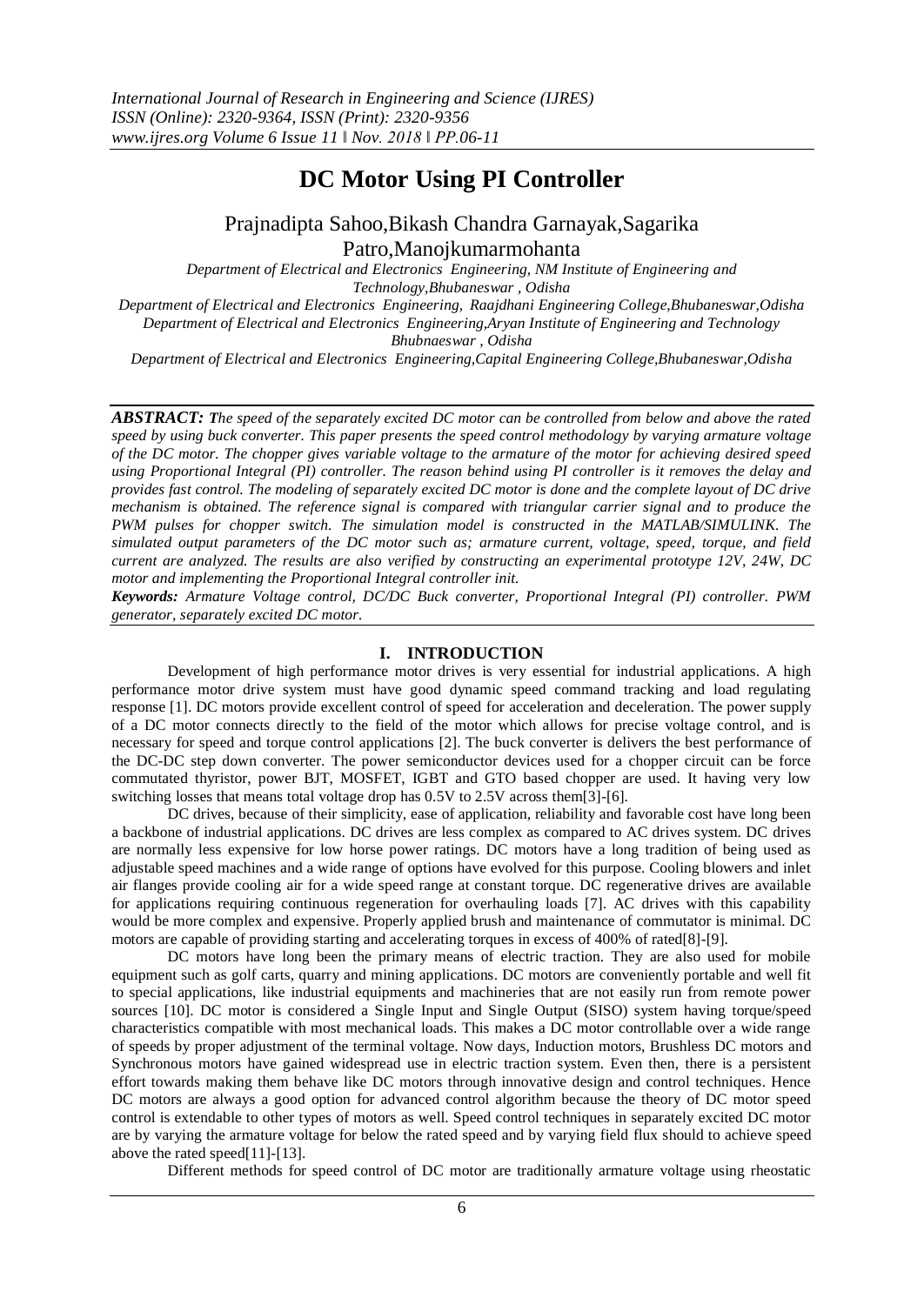method for low power DC motors, use of conventional PID controllers, neural network controllers, constant power motor field weakening controller based on load-adaptive multi-input, multi-output linearization technique for high speed regimes, single phase uniform PWM AC-DC buck-boost converter with only one switching device used for armature voltage control, using NARMA-L2 (Non-linear Auto-Regressive Moving Average) controller for the constant torque region [14].

Large experiences have been gained in designing trajectory controllers based on self-tuning and PI control. The PI based speed control has many advantages like fast control, low cost and simplified structure. This paper mainly deals with controlling DC motor speed using Chopper as power converter and PI as speed and current controller [10]. Here applying pulse width modulation (PWM) signals to the converter with respect to the motor input voltage it is one of the methods most employed to drive a DC motor. However, the underlying hard switching strategy causes an unsatisfactory dynamic behavior, producing abrupt variations in the voltage and current of the motor [15]. The MATLAB simulation will be used to perform the various conditions of loads but here we are taken as a constant load with small disturbance. So the motor speed will be disturbed with small time period and maintained the constant and PI controller having a different gainvalue.

#### **II. DC/DC BUCK CONVERTER**

Buck converter is a DC-DC power converter shown in Fig.1. It steps down voltage from its input supply to its output load. It consists of DC input voltage source Vin, controlled switch S, diode D, filter inductor L, filter capacitor C, and load resistance R. The typical voltage and current waveform of buck converter are shown in Fig.2. Under the assumption the inductor current is always positive. It can be seen from the circuit that when the switch S is commanded to the ON state, the diode D is reverse-biased. When the switch S is OFF, the diode conducts to support an uninterrupted current in the inductor[16]-[19].



**Fig.1**.Buckconverter **Fig.2.**Voltage and currentwaveform

Fig.2 shows the relationship among the input voltage and output voltage, inductor current I<sub>L</sub>, capacitor current I<sub>C</sub> and the switch duty ratio D can be derived, for instance, from the inductor voltage  $V_{L}$  According to Faraday's law, the inductor volt-second product over a period of steady-state operation is zero [20].For the buck converter, the DC voltage transfer function, defined as the ratio of the output voltage to the input voltage, is  $Vo = D$  (1) $Vs$ 

It can be seen from that equation the output voltage is always smaller than that the input voltage. The converter maintains the constant output voltage [21].

#### **III. CIRCUIT DIAGRAM**

In that circuit diagram describe the mainly three blocks. They are converter block, motor block and controller block. In that three block connections are given to the Fig.3. Additionally comparator will be used in the block it will compare the actual speed to reference speed and to produced error signal. The main converter circuit it will be produced the fixed DC to variable DC power supply. It will be to given the motor circuitry part. Up to DC motor the part will be consider as the power circuit. Next part of DC motor is measuring work will be done. After the measuring work we are implement the error detection and correction process. At last the circuit diagram will be taken as the feedback control circuit. In each part considering a different work of the speed, current and torque will be controlled.

Here initially given the 240V DC supply on the Vs side. It will connect to the buck converter section. In that buck converter output is given to the armature of the DC motor. Here using separately excited DC motor in that motor field winding are having external DC supply in that range of 300V. DC motor speed will be measured by using on tachogenerator, its output speed is consider the actual speed of the motor. In comparator compare the both actual and reference speed. It produced error signal is fed to the PI controller. In that PI controller rectify the error signal and produced constant signal. PWM generator is comparing the triangular carrier and output signal of the PI controller. At last the output PWM pulse is given to the buck converter as a feedback.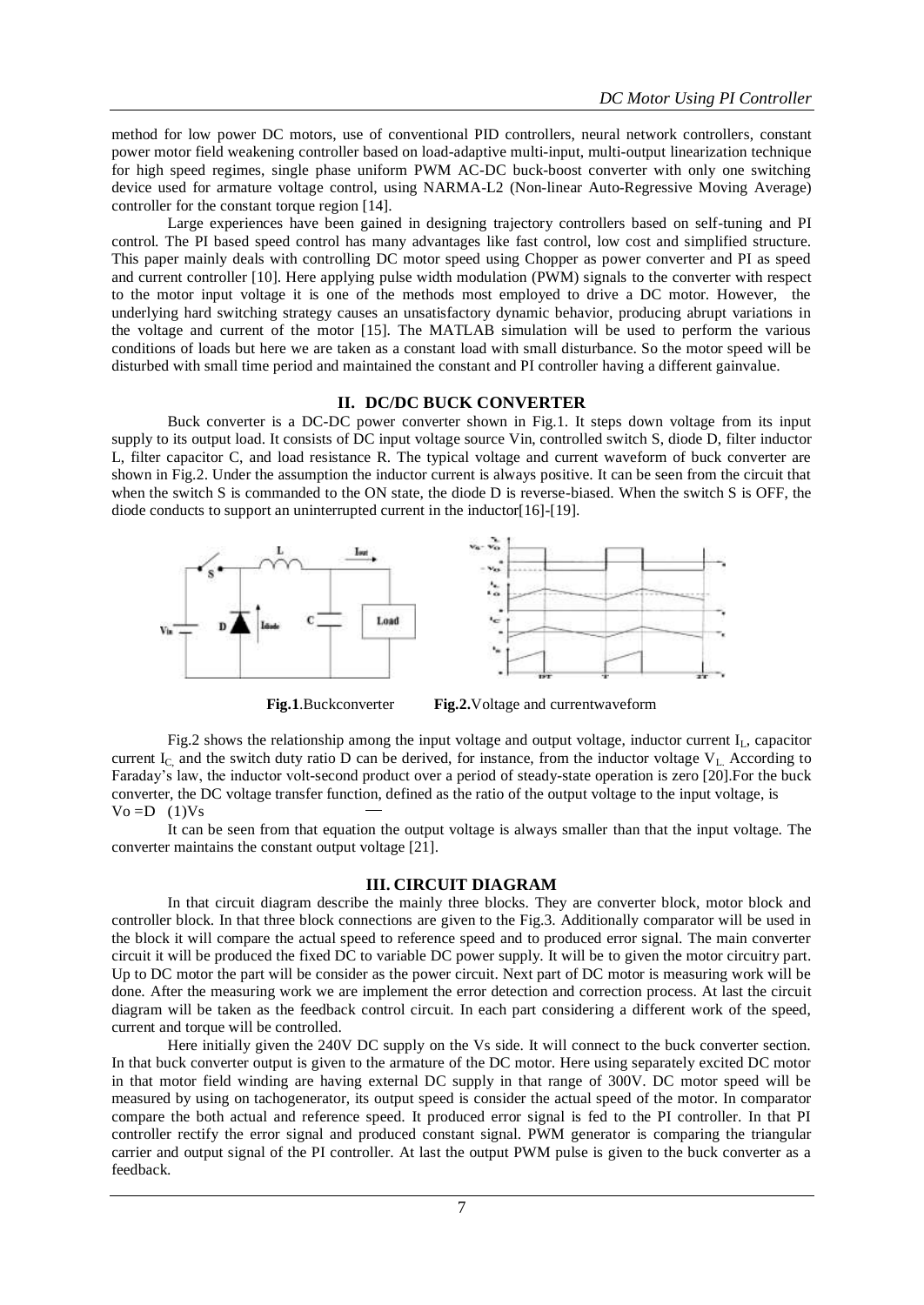

# **IV. SEPARATELY EXCITED DCMOTOR**

Fig.4. shows the equivalent circuit of the separately excited DC motor. The separately excited DC motor has armature and field winding with separate supply. The field windings of the DC motor are used to excite the field flux. Current in armature circuit is supplied to the rotor via brush and commutator segment for the mechanical work. The rotor torque is produced by interaction of field flux and armature current.



**Fig.4.** Equivalent circuit of separately excited DC motor

When a separately excited DC motor is excited by a field current of  $i_f$  and an armature current of  $i_a$ flows in the circuit, the motor develops a back EMF and a torque to balance the load torque at a particular speed. The field current  $i_f$  is independent of the armature current  $i_a$ . Each winding is supplied separately. Any change in the armature current has no effect on the field current. The  $i_f$  is generally much less than the  $i_a$ .

#### **V. PICONTROLLER**

The PI controllers are widely used in industrial practice for more than 60 years. The development went the pneumatic through analogue to digital controllers, but the control algorithm is in fact the same. The PI controller is standard and proved solution for the most industrial application. The PI algorithm computes and transmits a controller output signal every sample time (T), to the final control element. PI controllers have two tuning parameters to adjust and the parameters are current I and torque T. PI controller will not increase the speed of response, so it maintain the constant speed of the DC motor. PI controller is mainly used to eliminate the steady state error resulting from P controller. However, in terms of the speed of the response and overall stability of the system, it has a negative impact. This controller is mostly used in areas where speed of the system is not an issue. Since PI controller has no ability to predict the future errors of the system it cannot decrease the rise time and eliminate the oscillations. If applied, any amount of I guarantees set point overshoot. PI controllers are very often used in industry, especially when speed of the response is not anissue.

The PI controller for the current loop using bode analysis or other control system design tools. The next step is usually the design of the speed controller. The 0-db intercept of 1/Js (1+Tis) is normally much too low. The main reason is its relatively simple structure, which can be easily understood and implemented in practice, and that many sophisticated control strategies, such as model predictive control, are based on it. An application with large speed capabilities requires different PI gains than an application which operates at a fixed speed. In addition, industrial equipment that are operating over wide range of speeds, requires different gains at the lower and higher end of the speed range in order to avoid overshoots and oscillations. Generally, tuning the proportional and integral constants for a large speed control process is costly and time consuming. The task is further complicated when incorrect PI constants are sometimes entered due the lack of understanding of the process. The control action of a proportional plus integral controller is defined as by following equation:  $u(t) = Kp+Ki$  ---------(2) Where:

u (t) is actuating signal. e (t) is error signal. Kp is Proportional gain constant. Ki is Integral gain constant. The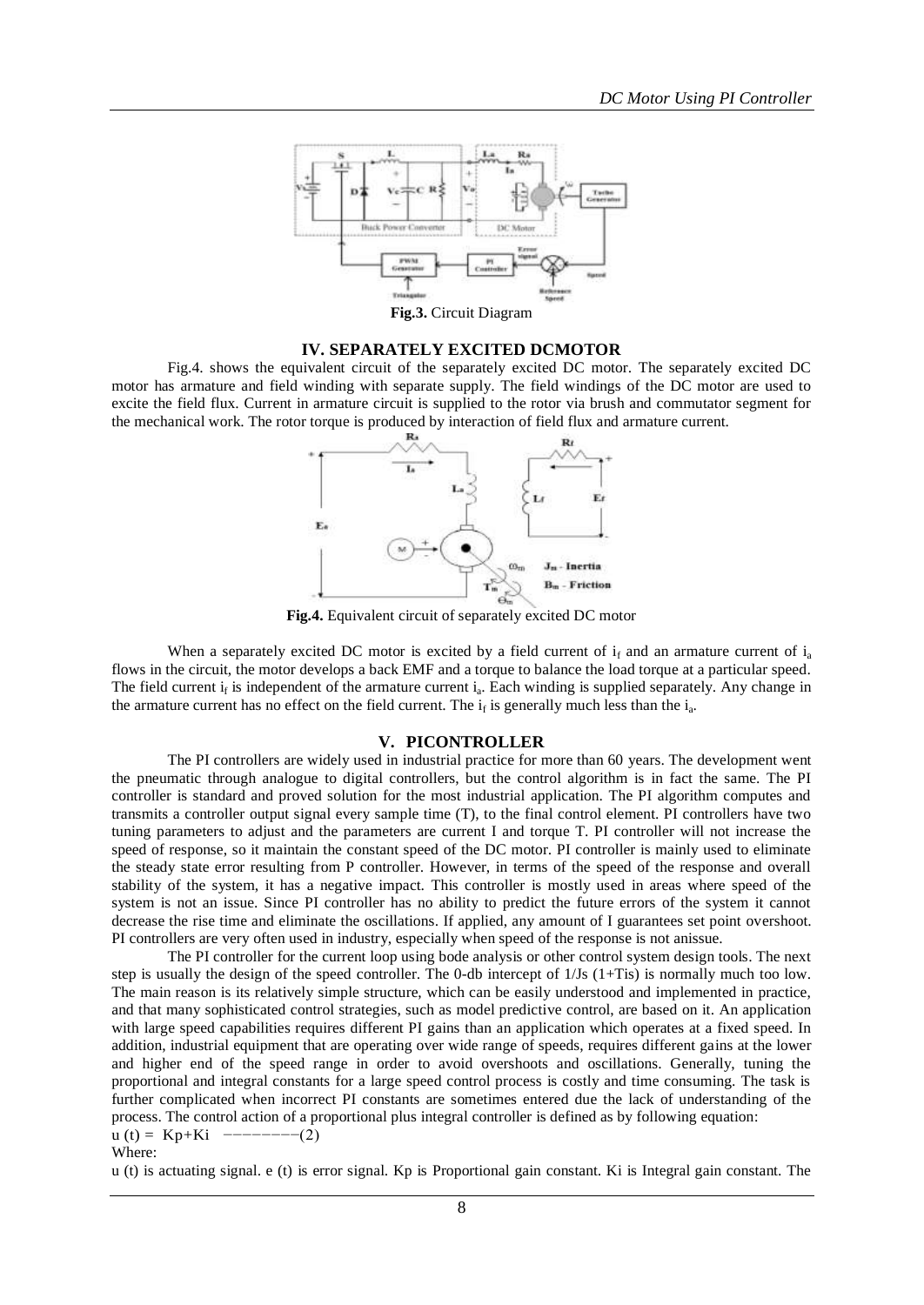Laplace transform of the actuating signal incorporating in proportional plus integral control is

 $U(s) = Kp + Ki - - - - - - - - (3)$ 

The block diagram of closed loop control system with PI control of DC motor system is shown in Fig.5. The error signal E(s) is fed into two controllers, i.e. Proportional block and Integral block, called PI controller. The output of PI controller, U(s), is fed to DC Motor system. The overall output of DC drive, may be speed or position,  $C(s)$  is feedback to reference input  $R(s)$ . Error signal can be remove by increasing the value of Kp, Ki.



**Fig.5** Closed loop control of DC motor

# **VI. MAT LAB SIMULATION**

The MATLAB simulation model is shown in Fig.6. In that model the IGBT is used as a switch for the best performance of speed control, fast switching and low losses. Here 5HP, 240V, 1750 rpm separately excited DC motor and additionally 300V DC supply are given to the field. To take the constant load of the circuit consider its load 20Kg at constantly. In that simulation, there are four motor parameters are monitored by using displays, such as armature voltage, armature current, torque and speed of the DC Motor.



Fig.7.Pulse generation. (a)Triangularcarrierand Fig.8. Simulation output of DCmotor. reference signal and (b)PWMPulses. (a) Armature currentand

(b) Converter output voltage

Here the freewheeling diode is to maintain continuous current path in the armature. The discrete PI controller gain is chosen by the trial and error method. In that PI controller output is act as the modulation index of the converter. The relational operator can be comparing the reference signal to the carrier signal. To set the maximum reference value of PI controller output is 0.9V. When the carrier signal voltage is more than reference voltage that time IGBT go to OFF or 0 state. Otherwise the IGBT maintain the ON or 1 state. The Fig.7 shows the PWM Pulse generation for the converter. This paper successfully done the simulation for the chopper fed speed control of separately excited DC motor using PI controller. The outputs of the simulation results are show in Fig.8.and Fig .9.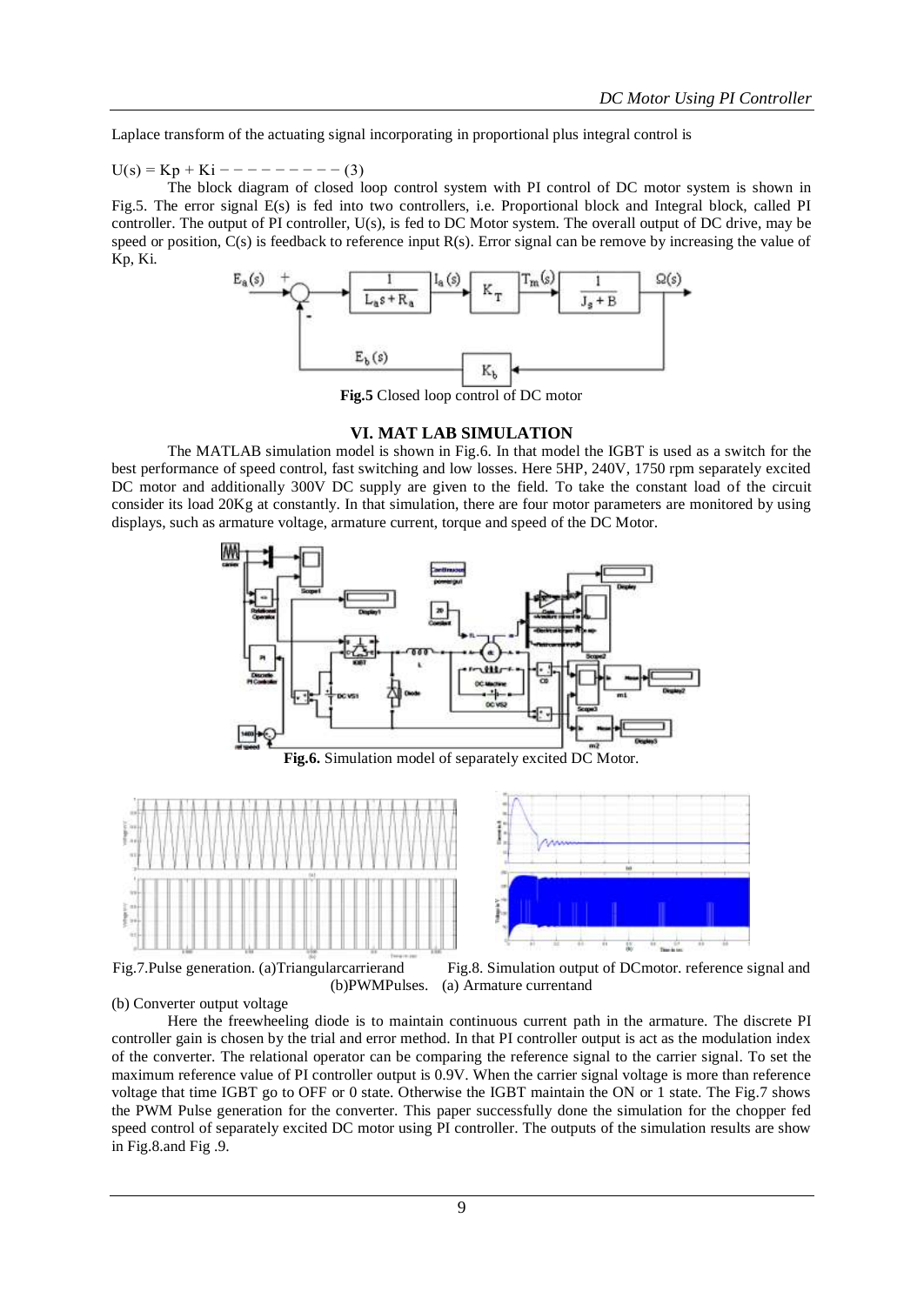

**Fig.9.** Simulation output of D.C motor. (a)Speed, (b) Armature current, (c) Torque and (d) Field current.

# **VII. CONCLUSION**

The speed of a DC motor has been successfully controlled by using Chopper as a converter and Proportional Integral as the controller for closed loop speed control system. Initially a simplified closed loop model for speed control of DC motor is considered and requirement of PI controller is studied. Then a generalized modeling of separately excited DC motor is done. The MATLAB/SIMULINK model shows good results under below the rated speed during simulation. The simulation output creates the constant armature voltage and constant field current that time speed and torque of DC motor also produced constant output. Here using buck converters the switching losses will be reduced and motor efficiency are reach approximately more than 95%.

#### **REFERENCE**

- [1] Amir Faizy, Shailendra Kumar, DC motor control using chopper, NIT Rourkela2011.
- [2] Ramon Silva-Ortigoza, Victor Manuel Hernandez-Guzm ´ an, Mayra Antonio-Cruz, and Daniel Mu ´ noz-Carrillo DC/DC Buck Power Converter as a Smooth Starter for a DC Motor Based on a Hierarchical Control IEEE transactions on power electronics, vol. 30, no. 2, february2015.
- [3] M. H. Rashid, Power Electronics: Circuits, Devices and Applications (3rd Edition), Prentice Hall,2003.
- [4] Z. Chen, W. Gao, J. Hu, and X. Ye, "Closed-loop analysis and cascade control of a non minimum phase Boost converter," IEEE Trans. Power Electronics., vol. 26, no. 4, pp. 1237–1252, Apr.2011.
- [5] H. Sira-Ram´ırez and M.A.Oliver-Salazar, "On the robust control of Buck converter DC-motor combinations," IEEE Trans. Power Electron., vol. 28, no. 8, pp. 3912–3922, Aug.2013.
- [6] J. Linares-Flores and H. Sira-Ram´ırez," DC motor velocity control through a DC-to-DC power converter," in Proc. IEEE  $43<sup>rd</sup>$  Conf. Decision Control, Atlantis, The Bahamas, Dec.  $14-17$ , 2004, vol. 5, pp.5297-5302.
- [7] MoleykuttyGeorge.,SpeedControlofSeparatelyExcitedDCmotor,AmericanJournalofAppliedSciences,5(3), 227-233,2008.
- [8] Dubey, G.K., Fundamentals of Electrical Drives. New Delhi, Narosa Publishing House,2009.
- [9] S E. Lyshevski, Electromechanical Systems, Electric Machines, and Applied Mechatronics. Boca Raton, FL, USA: CRC Press, 1999.
- [10] Badalkumarsethy , Abhishek kumarsinha DC motor control using chopper, NIT Rourkela2013.
- [11] J. Linares-Flores, H. Sira-Ram´ırez, J.Reger, and R. Silva-Ortigoza, "An exact tracking error dynamics passive output feedback controller for a Buck-Boost-converter driven DC motor," in Proc. 10th IEEE Int. Power Electronics. Conger., Cholula, Puebla, Mexico, Oct. 2006, pp.1–5.
- [12] J. Linares-Flores, H. Sira-Ram´ırez, E. F. Cuevas-L´opez, and M. A. Contreras-Ordaz, "Sensorless passivity based control of a DC motorviaasolarpoweredSepicconverterfullbridgecombination,"J.PowerElectron.,vol.11,no.5,pp.743–750,Sep.2011.
- [13] ZHANG Li, QIU Shui-sheng, "Analysis and Experimental study of Proportional- Integral sliding mode control for dc/dc converter," Journal of Electronic Science and Technology of China, vol. 3, no. 2, pp. 140-143, Jun.2005.
- [14] F. Antritter, P. Maurer, and J. Reger, "Flatness based control of a buck converter driven DC motor," in Proc. 4th IFAC Symp. Mechatron. Syst., Heidelberg, Germany, Sep. 12–14, 2006, pp.36–41.
- [15] L. Iannelli and F. Vasca, "Dithering for sliding mode control of DC/DC converters," in Proc. IEEE PESC Rec., vol. 2, pp. 1616– 1620, Jun.2004.
- [16] B. J. Cardoso, A. F. Moreira, B. R. Menezes, and P. C. Cortizo, "Analysis of switching frequency